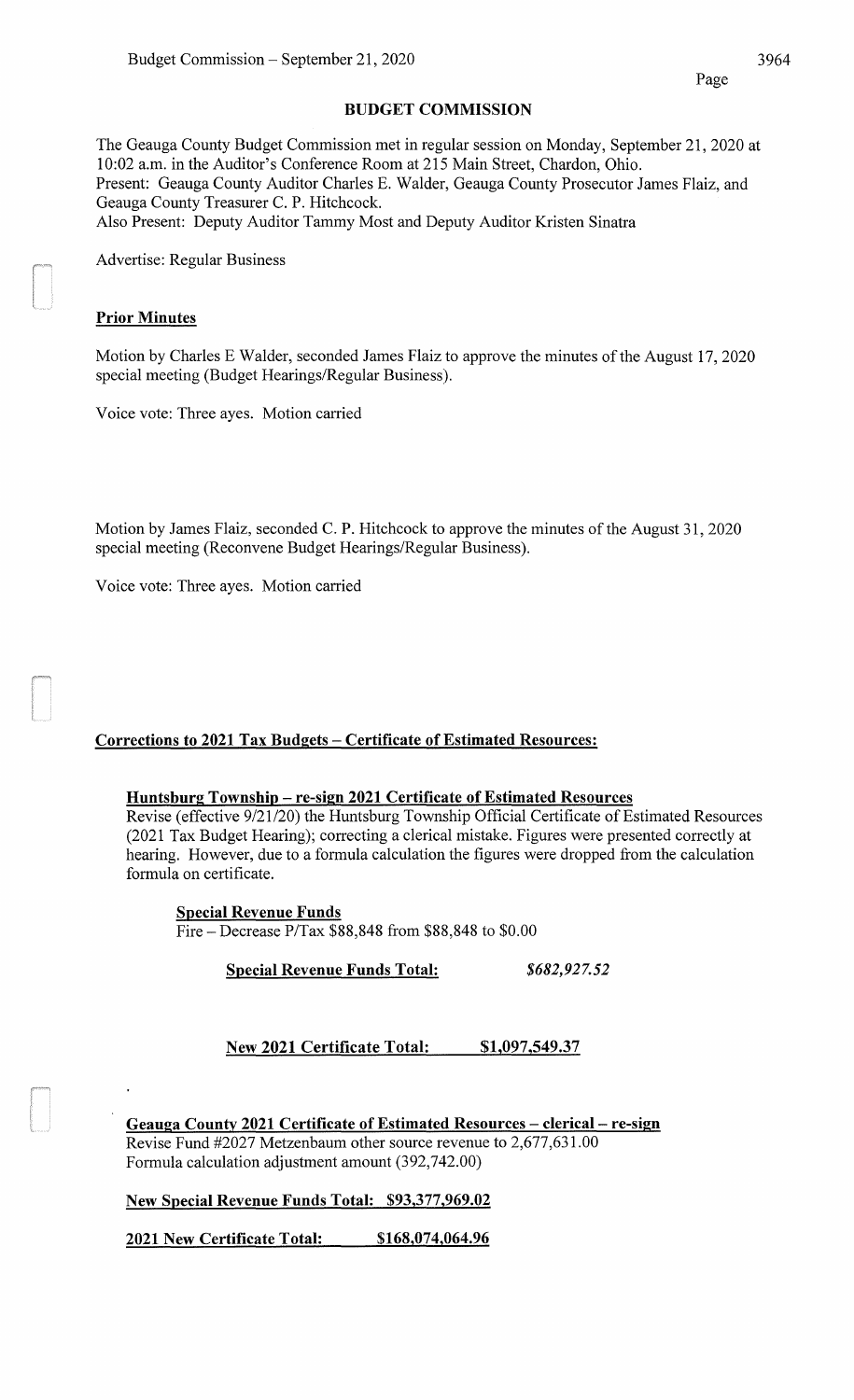# **2020/2021 School Amended Certificate**

# **Chardon LSD- 2020/2021 Amendment #1**

Motion by C. P. Hitchcock, seconded by Charles E. Walder to amend Chardon LSD's Official Certificate of Estimated Resources for the 2020/2021 School Year to reflect "actual" July 1, 2020 Unencumbered balances and a revised estimate of Other Source Revenues per their Treasurer's year-end balance sheet.

|                                      |               | Net change                               |
|--------------------------------------|---------------|------------------------------------------|
|                                      |               | over (under)                             |
|                                      | New Fund      | their 2/26/2020                          |
|                                      | Totals        | Original Certificate                     |
|                                      |               |                                          |
| General Fund                         | 51,097,574.05 | 1,444,083.56 in the beginning balances   |
|                                      |               | $(1,516,380.68)$ in other source revene  |
|                                      |               |                                          |
| Special Revenue Funds                | 5,472,874.86  | 569,771.63 in the beginning balances     |
|                                      |               | 528,737.23 in other source revene        |
|                                      |               |                                          |
| Debt Service                         |               | in the beginning balance                 |
|                                      |               |                                          |
| Capital Project Funds                | 3,275,480.89  | 122,566.50 in the beginning balances     |
|                                      |               |                                          |
|                                      |               | $(1,452.00)$ in other source revenue     |
| <b>Enterprise Funds</b>              | 1,448,882.56  | $(60, 650.44)$ in the beginning balances |
|                                      |               |                                          |
|                                      |               | 115,658.00 in other source revene        |
| Internal Service Funds               | 7,357,734.18  | 92,734.18 in the beginning balance       |
|                                      |               |                                          |
|                                      |               | 35,000.00 in other source revenue        |
|                                      |               |                                          |
| <b>Fiduciary Funds</b>               | 437,071.74    | 84,790.74 in the beginning balances      |
|                                      |               | $(32,719.00)$ in other source revenue    |
| New Total - All Funds                | 69,089,618.28 |                                          |
|                                      |               |                                          |
| Net Change over original certificate |               | 1,382,139.72                             |

Voice vote: Three ayes. Motion carried.

# **Berkshire Local School District 2020/2021- Amendment #3**

Motion by Charles E. Walder, seconded by James Flaiz to amend the Berkshire LSD Official Certificate of Estimated Resources to reflect the following changes to revenue previously certified:

Special Revenue Fund Increase Corona Virus Relief Fund other source revenue 60,586.05 from 80,766.00 to 141,362.05

Capital Projects Fund Increase Classroom Facilities other source revenue 1,933,819.89 from 20,159,425.59 to 22,093,245.48

| <b>New Special Revenue Fund Total:</b>  | \$6,194,389.29 |
|-----------------------------------------|----------------|
| <b>New Capital Projects Fund Total:</b> | \$5,606,462.95 |

**New 2020/2021 Certificate Total: \$35,673,027.89** 

Voice vote: Three ayes. Motion carried.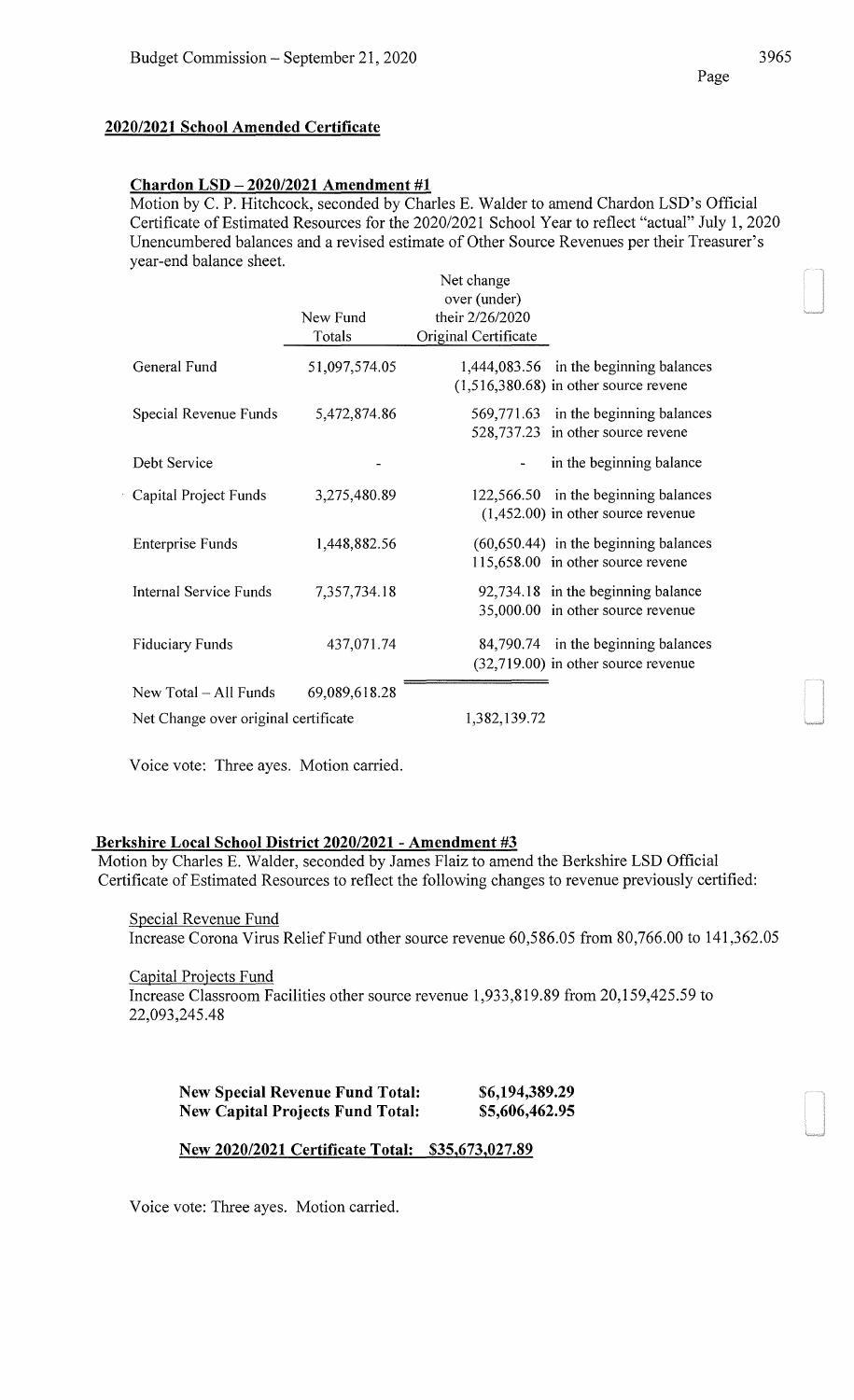# **2020 Amendments**

# **Geauga Public Library - Amendment #2**

Motion by James Flaiz, seconded by C. P. Hitchcock, to amend the Geauga Public Library Official Certificate of Estimated Resources to reflect the following changes to revenue previously certified:

#### **Special Revenue Fund**

New Special Revenue Fund (201) Restricted Federal Grant 3,000.00 from 0.00 to 3,000.00 New Special Revenue Fund (202) Federal CARES Act Grant 150,000.00 from 0.00 to 150,000.00

Total overall increase to special revenue **128,000.00** from 0.00 to 128,000.00

| New Special Revenue Fund Total:    | \$153,000.00    |
|------------------------------------|-----------------|
| <b>New Total 2020 Certificate:</b> | \$23,659,236.65 |

Voice vote: Three ayes. Motion carried.

#### **Burton Public Library - Amendment #3**

Motion by C. P. Hitchcock, seconded by Charles E. Walder, to amend the Burton Public Library Official Certificate of Estimated Resources to reflect the following changes to revenue previously certified:

#### **Special Revenue Fund**

New Special Revenue Fund Federal CARES Act Relief Fund other source revenue 25,000.00 from 0.00 to 25,000.00

| New Special Revenue Fund Total:    | 84,151.36      |
|------------------------------------|----------------|
| <b>New Total 2020 Certificate:</b> | \$1,404,581.86 |

Voice vote: Three ayes. Motion carried.

# **Russell Township- Amendment #4**

Motion by James Flaiz, seconded by C. P. Hitchcock, to amend the Russell Township Official Certificate of Estimated Resources to reflect the following changes to revenue previously certified:

# **Special Revenue Fund**

Increase LCRF Coronavirus Relief(2904) Fund other source revenue 31,096.70 from 62,193.40 to 93,290.10

#### **Capital Project Funds**

Increase Fund 4901 County Line Road other source revenue 258,955.00 from 0.00 to 258,955.00

**New Special Revenue Fund Total: \$ 9,297,187.63 New Capital Projects Fund Total: \$ 846,086.28** 

**New Total2020 Certificate:** \$ **13,247,480.86** 

Voice vote: Two ayes. Motion carried. (Auditor Walder vote: Abstain)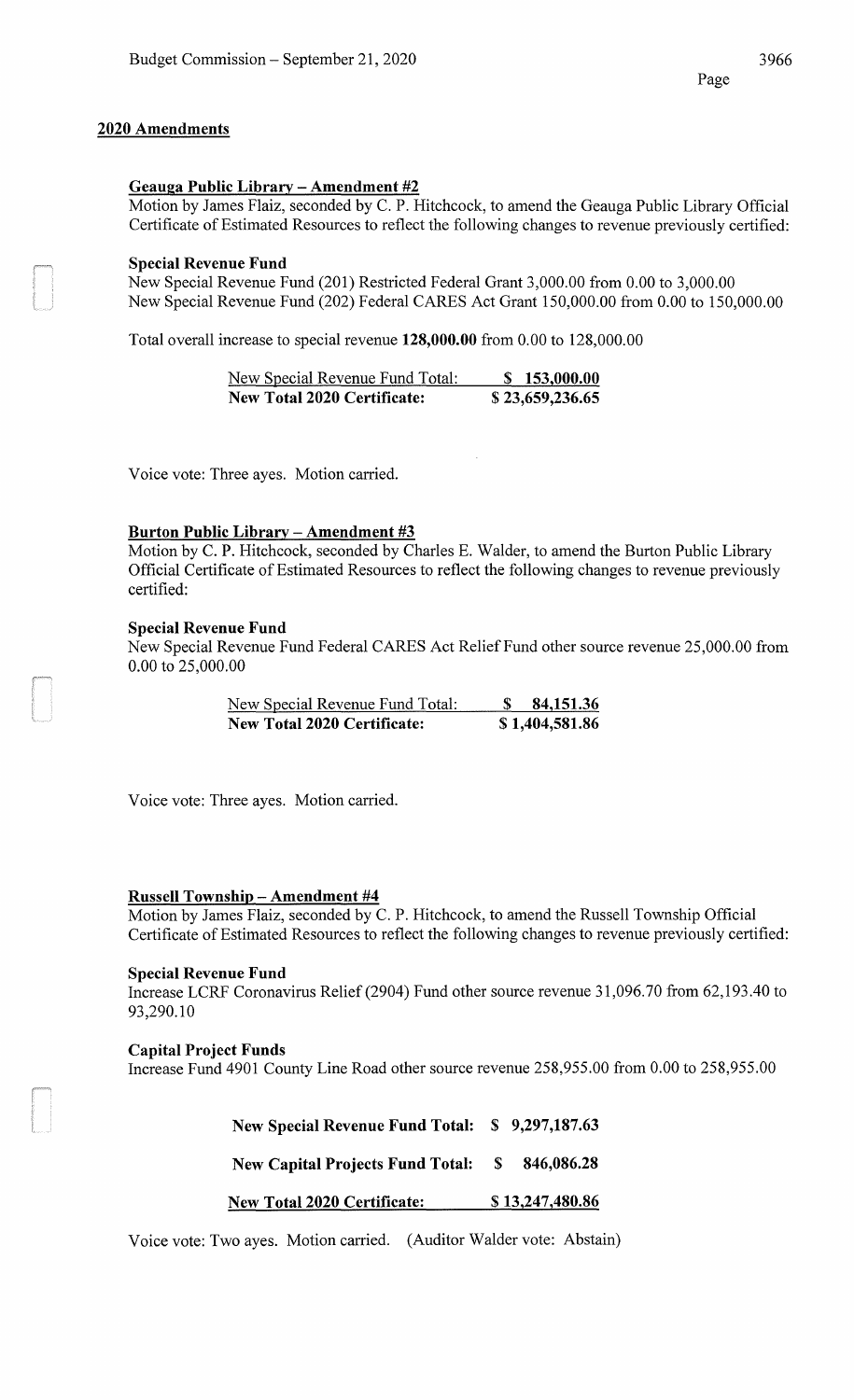# **Bainbridge Township- Amendment #4**

Motion by James Flaiz, seconded by C. P. Hitchcock, to amend the Bainbridge Township Official Certificate of Estimated Resources to reflect the following changes to revenue previously certified:

# **Special Revenue Fund**

Increase Special Revenue Fund (2907) LCRF Coronavirus Relief other source revenue 56,667.43 from 113,334.86 to 170,002.29

| New Special Revenue Fund Total:    | \$20,971,238.40 |
|------------------------------------|-----------------|
| <b>New Total 2020 Certificate:</b> | \$28,584,599.03 |

Voice vote: Three ayes. Motion carried.

# **Montville Township -Amendment #3**

Motion by C. P. Hitchcock, seconded by Charles E. Walder, to amend the Montville Township Official Certificate of Estimated Resources to reflect the following changes to revenue previously certified:

# **General Fund**

Increase General Fund other source revenue 2,500.00 from 61,212.87 to 63,712.87

# **Special Revenue Fund**

Increase Special Revenue Fund Ambulance & Emergency Medical other source revenue 3,588.78 from 15,000.00 to 18,588.78

Increase Special Revenue Fund LCRF Coronavirus Relief Fund other source revenue 17,986.25 from 35,972.49 to 53,958.74

Increase Special Revenue Fund Fire Levy Fund other source revenue 40,000.00 from 5,000.00 to 45,000.00.

| New General Fund Total:            | \$211,040.70   |
|------------------------------------|----------------|
| New Special Revenue Fund Total:    | \$1,042,835.26 |
| <b>New Total 2020 Certificate:</b> | \$1,254,098.28 |

Voice vote: Three ayes. Motion carried.

# **Claridon Township- Amendment #3**

Motion by Charles E. Walder, seconded by James Flaiz, to amend the Claridon Township Official Certificate of Estimated Resources to reflect the following changes to revenue previously certified:

# **Special Revenue Fund**

Increase Special Revenue Fund (2273) LCRF Coronavirus Relief other source revenue [43,123.67 + 21,561.84] from 0.00 to 64,685.51 (both distributions)

| New Special Revenue Fund Total:    | \$1,398,712.52 |
|------------------------------------|----------------|
| <b>New Total 2020 Certificate:</b> | \$2,041.314.32 |

Voice vote: Three ayes. Motion carried.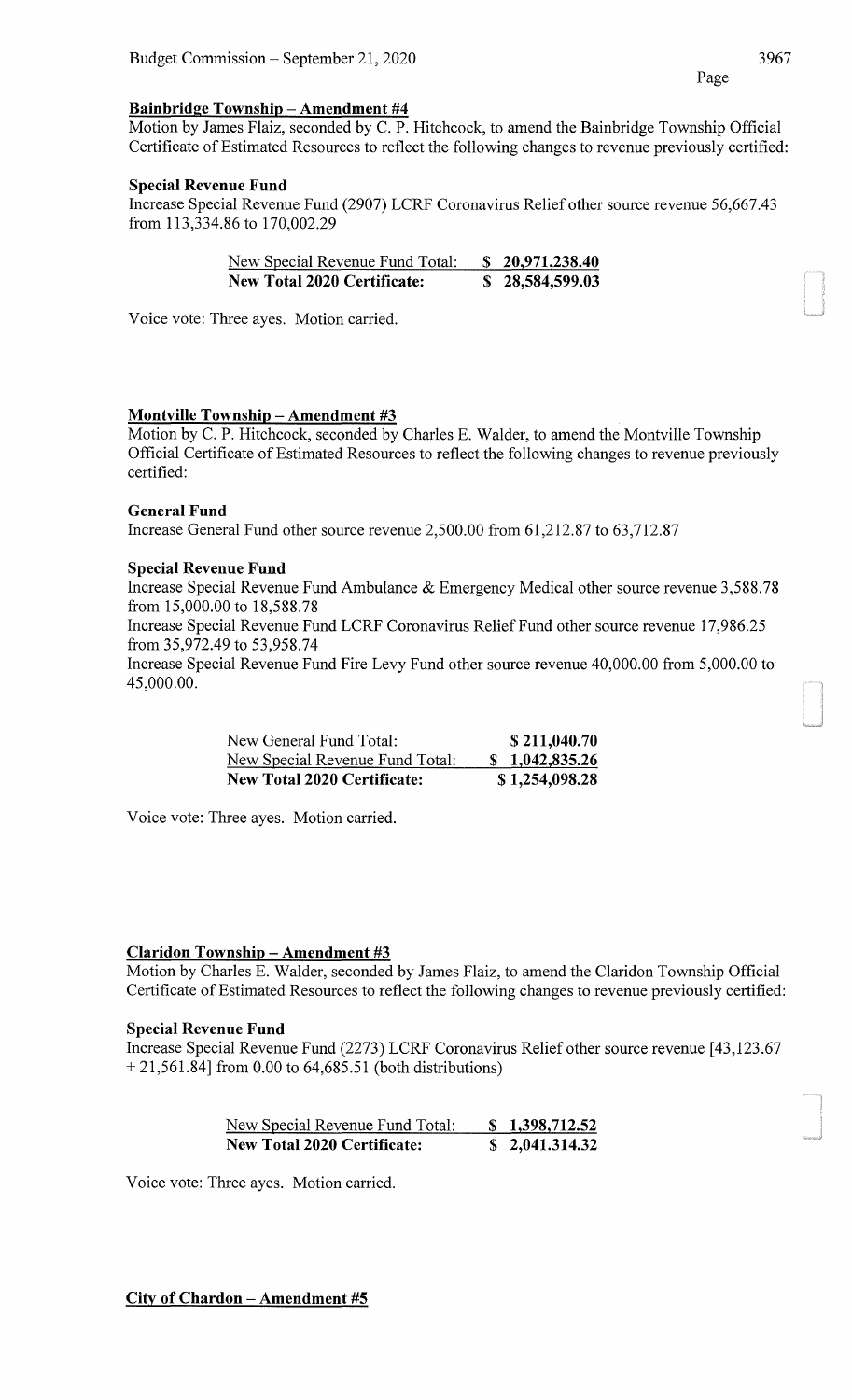Motion by James Flaiz, seconded by C. P. Hitchcock, to amend the City of Chardon Official Certificate of Estimated Resources to reflect the following changes to revenue previously certified:

#### **Special Revenue Fund**

Increase Special Revenue Fund (290) LCRF Coronavirus Relief 30,988.19 other source revenue from 61,976.38 to 92,964.57

| New Special Revenue Fund Total:    | \$7,603,781.38  |
|------------------------------------|-----------------|
| <b>New Total 2020 Certificate:</b> | \$26,774,145.57 |

Voice vote: Three ayes. Motion carried.

# **Burton Village- Amendment #5**

Motion by C. P. Hitchcock, seconded by Charles E. Walder, to amend the Village of Burton Official Certificate of Estimated Resources to reflect the following changes to revenue previously certified:

#### **Special Revenue Fund**

Increase LCRF Coronavirus Relief Fund other source revenue 15,819.22 from 31638.44 to 47,457.66

| New Special Revenue Fund Total: \$ 1,636,583.68 |  |
|-------------------------------------------------|--|
|                                                 |  |

**New Total2020 Certificate:** \$ **8,685, 725.70** 

Voice vote: Three ayes. Motion carried.

# **Hambden Township - Amendment #4**

Motion by Charles E. Walder, seconded by James Flaiz, to amend the Hambden Township Official Certificate of Estimated Resources to reflect the following changes to revenue previously certified:

#### **Special Revenue Fund**

Increase HHS CARES ACT (2901) Fund other source revenue 2,233.45 from 0.00 to 2,233.45

# **New Special Revenue Fund Total: \$ 2,704,630.23**

**New Total2020 Certificate:** \$ **3,625,617.26** 

Voice vote: Three ayes. Motion carried.

# **Appropriations - Geauga Park**

Motion by James Flaiz, seconded C.P. Hitchcock, to accept the Appropriation Transfer of funds -Fund 6017:

From: Travel To: Equipment \$(3,500.00) \$ 3,500.00

Total Appropriations Total: \$7,615,239.00 Unchanged

Voice vote: Two ayes. Motion carried.